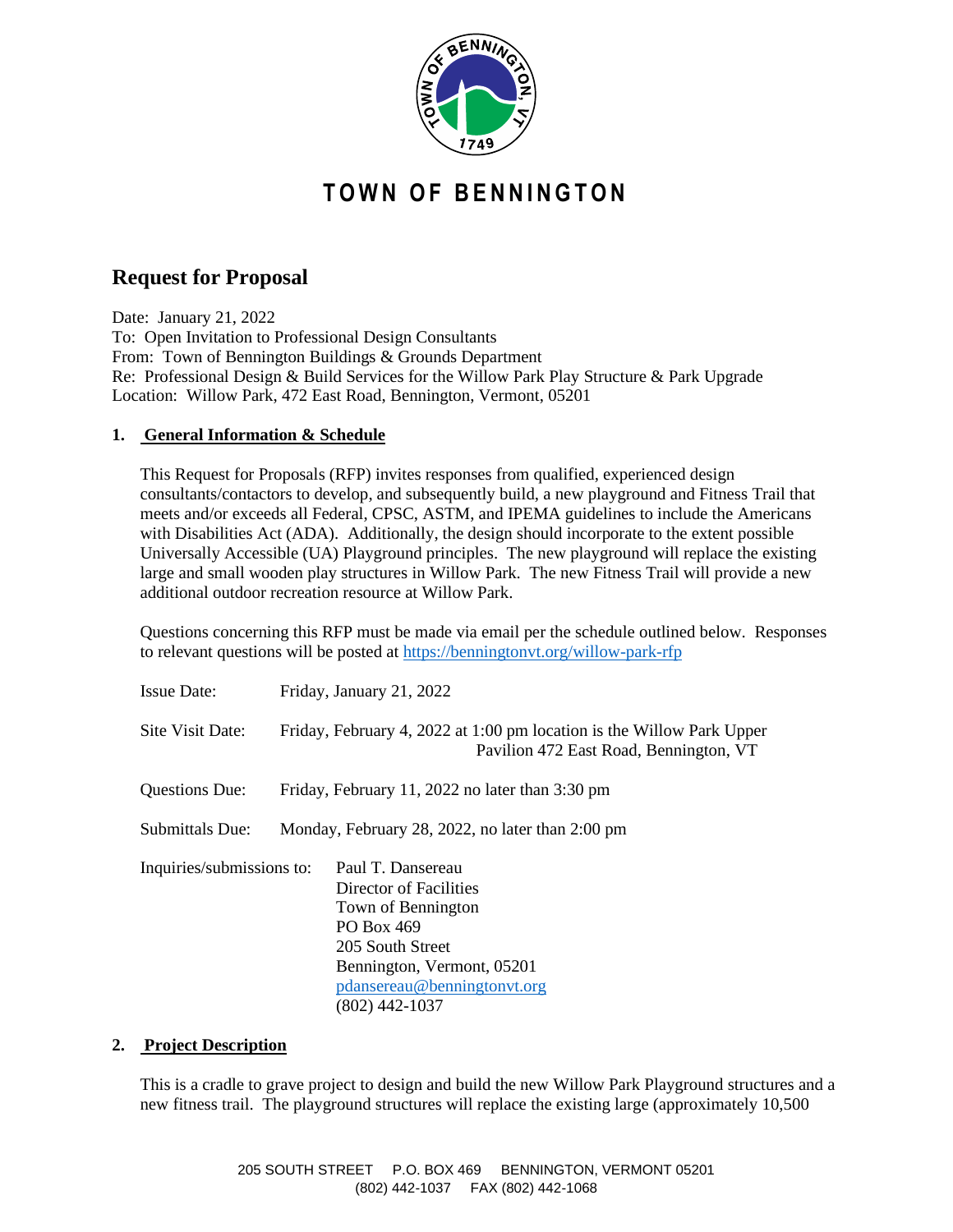square feet) and small (approximately 3,000 square feet) existing, and outdated, wooden play structures at Willow Park. The new Fitness Trail, with a minimum of 6 Fitness Stations) will provide a new additional outdoor recreation resource at Willow Park.

General Proposal Requirements:

- **a.** Responses to this RFP shall not be more than 20 pages in length (10 each double sided or 20 each single sided pages). **Please provide a total of 8 copies of the submittal packet.**
- **b.** No less than three (3) design concepts and renderings that are within the project budget are to be developed after contract award. The Town of Bennington Community Engagement Plan will use these three (3) conceptual designs to gain Community input to assist in final design selection.
- c. The Town of Bennington's preference is for the demolition of the old large and small playground structures and the construction of the new large and small playground to be completed in one season. Ideally the new Fitness Trail would be constructed during the same season, however a phased approach for the New Fitness Trail construction may be necessary.
- **d.** A new Willow Park Fitness Trail design, with a minimum of 6 fitness stations, shall be included as a line item in the Request for Proposal.
- **e.** Playground and site drainage shall be incorporated in the designs.
- **f.** Line item shall be included for demolition and removal of existing play structures. Existing large and small play structure removal and project site preparation started on or about April 1, 2022 is preferred.
- **g.** The new playgrounds and Fitness Trail shall meet and/or exceed all Federal, CPSC, ASTM, and IPEMA guidelines to include the Americans with Disabilities Act (ADA). Additionally, the design should incorporate to the extent possible Universally Accessible (UA) Playground principles.

Universally Accessible (UA) Playground Principles: To the maximum extent possible all designs should incorporate the following UA principles:

- **a.** Equitable Use The design is useful to people with diverse abilities.
- **b.** Flexibility in Use The design accommodates a wide range of individual preferences and abilities.
- **c.** Simple and Intuitive Use of the design is easy to understand, regardless of the user's experience, knowledge, language skills, or current concentration level.
- **d.** Perceptible Information The design communicates necessary information effectively to the user, regardless of ambient conditions or the user's sensory abilities.
- **e.** Tolerance of Error The design minimizes hazards and adverse consequences of accidental or unintended actions.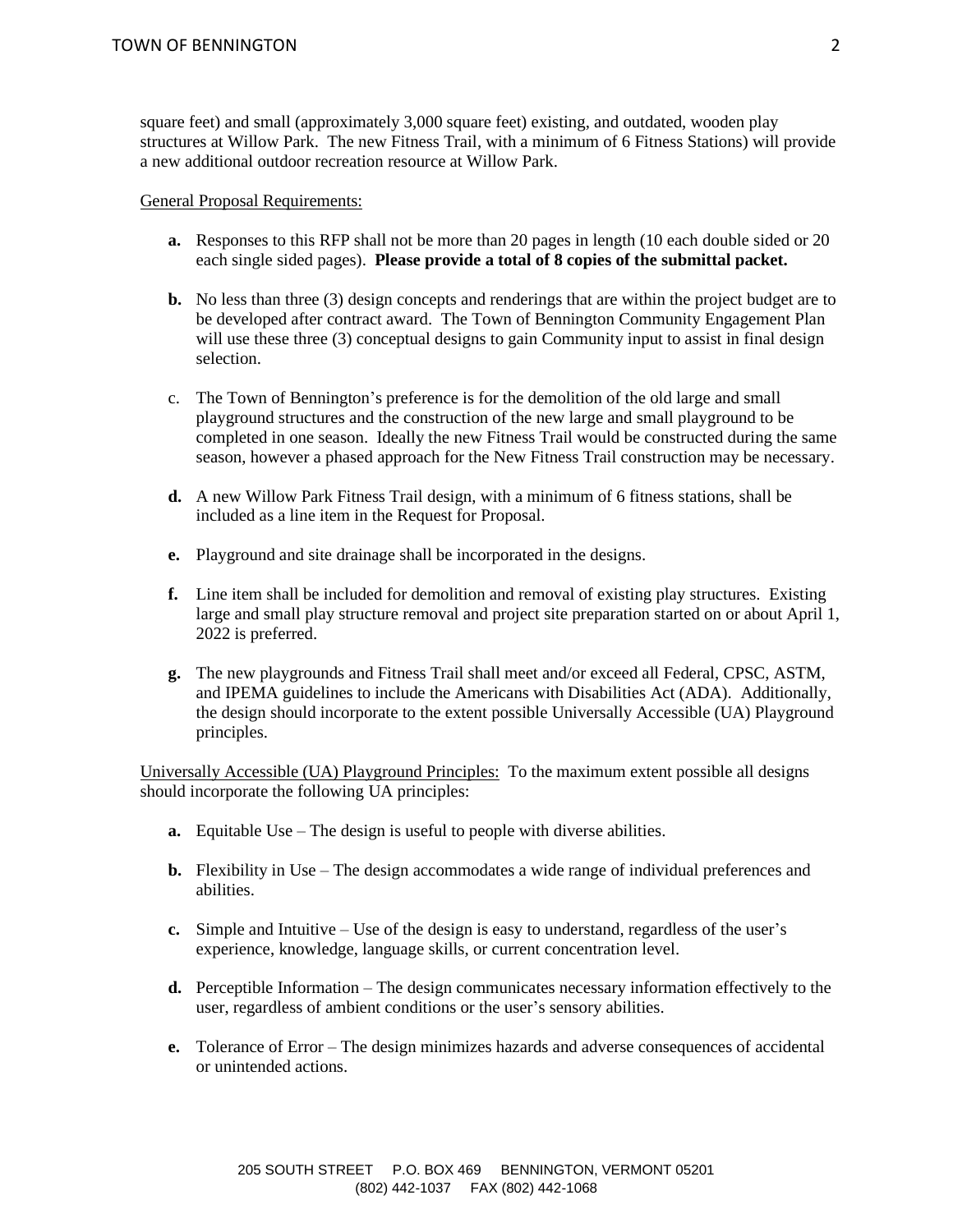- **f.** Low Physical Effort The design can be used efficiently and comfortable with minimum fatigue.
- **g.** Size and Space for Approach and Use Appropriate size and space is provided for approach, reach, manipulation, and use regardless of user's body size, posture, or mobility.

#### Large Playground Design Features

- a. Approved, durable, all weather fall protection surface.
- b. Designs should incorporate a variety of play structures for children in the age group of 5 to 12 years old.
- c. Durable all-weather materials and finishes that take into consideration child health, safety, maintenance requirements, and are aesthetically pleasing.

#### Small Playground Design Features

- a. Approved, durable, all weather fall protection surface.
- b. Designs should incorporate a variety of play structures for children in the age group of Toddlers as well as ages 2 to 5 years old.
- c. Durable all-weather materials and finishes that take into consideration child health, safety, maintenance requirements, and are aesthetically pleasing.

#### Fitness Trail Design Features

- a. New Fitness Trail shall incorporate a minimum of 6 exercise fitness stations that provide a variety of cardiovascular and/or strength conditioning exercises.
- b. Pathways connecting the exercise stations along the Fitness Trail shall be of all-weather materials. Designs may incorporate existing pathways as part of the Fitness Trail.
- c. Approved, durable, all weather fall protection surface.
- d. Durable all-weather materials and finishes that take into consideration child health, safety, maintenance requirements, and are aesthetically pleasing.
- e. A new Willow Park Fitness Trail design be included as a line item in the Request for Proposal.

#### **3. Project Scope, Schedule, & Planning Budget:**

Project Scope: The selected consultant/contractor will provide the Town of Bennington with professional services that include, but are not limited to, the following elements:

a. Provide full design for the new large playground structure, small playground structure, and new fitness trail from concept sketches through construction plans, documents, and specifications.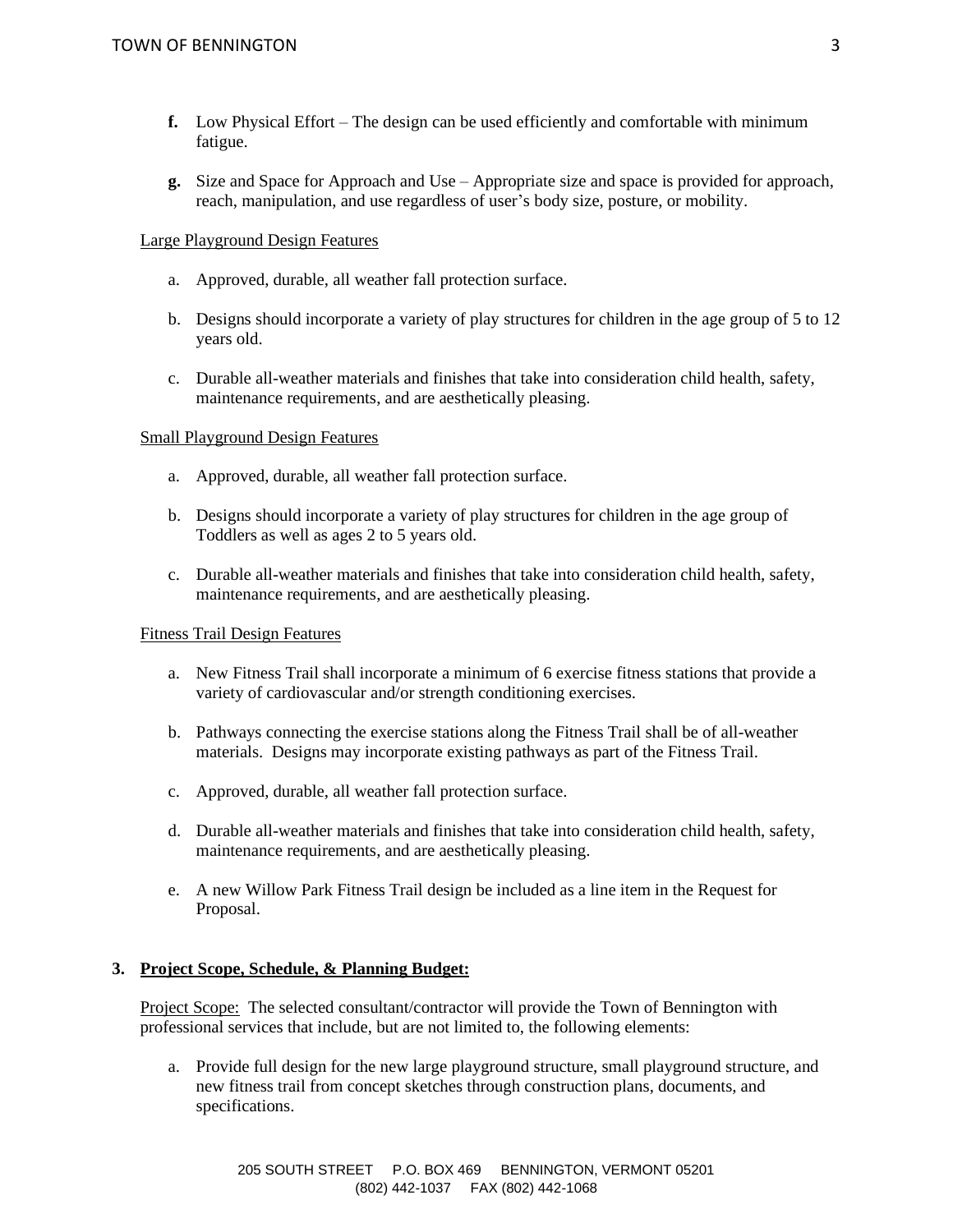- b. Create no less than three (3) conceptual renderings of the the new large playground structure, small playground structure, and new fitness trail.
- c. Provide construction cost estimates for the entire project that includes itemization for the demolition/removal of existing structures, site prep, new material costs, new installation costs for the large playground structure, small playground structure, and new fitness trail.
- d. Provide a construction schedule for the entire project.
- e. Provide project management during construction to ensure all new construction is completed in accordance with designs and specifications.
- f. Participate in up to two Public Meetings (which may be in person or virtual) organized by the Town of Bennington to provide information about the project, assist in community engagement and final design selection.
- g. Construct the final selected design that incorporates project design features and specifications listed in paragraph 2.

#### Schedule:

| Monday, February 28, 2022, no later than 2:00 pm                   |
|--------------------------------------------------------------------|
| Monday, March 7, 2022                                              |
| Conceptual Designs Submitted: No Later Than Monday, March 28, 2022 |
| March 29, 2022 to April 25, 2022                                   |
| April 1, 2022 (preferred)                                          |
| May 2, 2022 (or sooner)                                            |
| May 30, 2022 (or sooner preferred)                                 |
|                                                                    |

Project Budget: The total budget for the project shall not exceed \$ 500,000.00 (this includes design, materials, and construction costs).

- **4. RFP Submittal:** Responses to this RFP shall not be more than 20 pages in length (10 each double sided or 20 each single sided pages). **Please provide a total of 8 copies of the submittal packet. Submittal Packet shall include:**
	- a. Qualification Detail consisting of:
		- i. Cover letter including a statement of understanding of this project.
		- ii. Proposed Project Team Members, roles, responsibilities, and qualifications to include any/all subcontractors.
		- iii. Specific job experience of similar size, scope, and types of projects completed for all design and construction firms/contractors.
	- b. Technical Proposal:
		- i. A scope of work that includes steps to be taken including all products and deliverables.
		- ii. A summary of estimated labor hours and/or number of hours to be performed by each sub-contractor by task.
		- iii. A proposed schedule that indicates project milestones, project timelines, and project completion schedule.
		- iv. Any other information deemed necessary to address the requests of this RFP.
	- c. Cost Proposal:
		- i. A composite schedule by task of direct labor hours